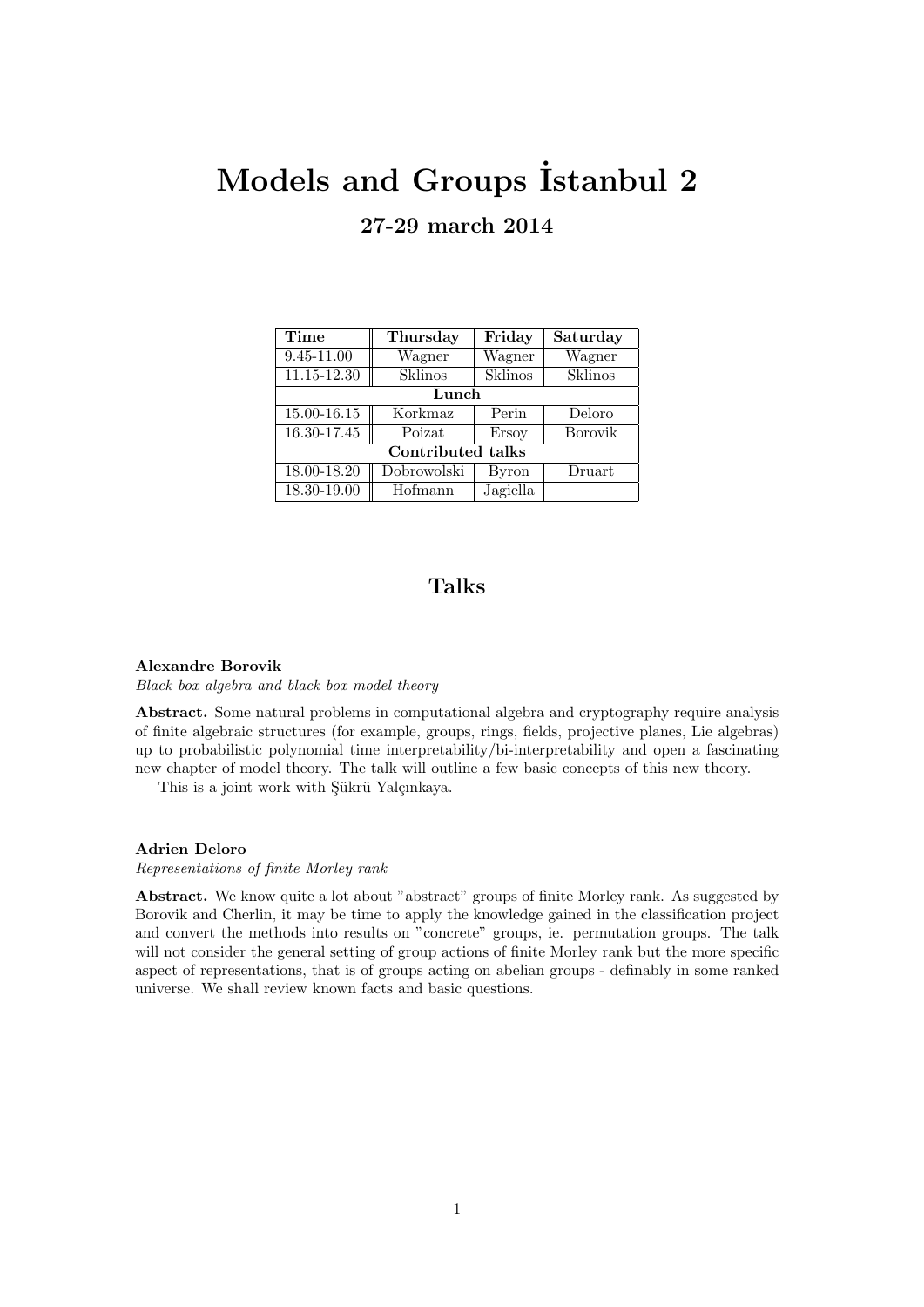#### **Kıvan¸c Ersoy**

*Locally finite groups with certain conditions centralizers*

**Abstract.** A group *G* is called locally finite if every finitely generated subgroup of *G* is finite. Brauer-Fowler Theorem indicates that there are at most finitely many finite simple groups with a given centralizer of an involution. After Brauer-Fowler, centralizers played an important role in the proof of the classification of finite simple groups, hence it is natural to think that structures of centralizers in finite and locally finite groups give a lot of information about the structure of the group. In this talk we will give a survey of structural results obtained via imposing conditions on centralizers and fixed points of automorphisms in locally finite groups. Moreover, we will prove some new results, one of which is the following:

**Theorem 1 (E.-Gupta, [1])** *Let G be an infinite simple locally finite group with an automorphism*  $\alpha$  *such that*  $C_G(\alpha)$  *has finite rank. Then, G is isomorphic to one of the following groups:* 

- *I.*  $G \cong PSL(l+1,k)$  *or*  $PSU(l+1,k)$  *for some infinite locally finite field k of characteristic*  $q \neq p$  *and*  $p > l$
- 2. *G* has type  $B_l(k)$ ,  $C_l(k)$  or  ${}^2B_2$  (that is  $l = 2$ ) over an infinite locally finite field  $k$  of *characteristic*  $q \neq p$  *(and*  $q = 2$  *in the case of*  ${}^{2}B_{2}(k)$ *) and*  $p > 2l - 1$ *.*
- *3. G*  $\cong$  *D*<sub>*l*</sub>(*k*) *or* <sup>2</sup>*D*<sub>*l*</sub>(*k*) *or* <sup>3</sup>*D*<sub>4</sub>(*k*) *for some infinite locally finite field <i>k of characteristic*  $q \neq p$  and  $p > 2l - 3$
- *4. G*  $\cong$  *E*<sub>6</sub>(*k*) *or* <sup>2</sup>*E*<sub>6</sub>(*k*) *over an infinite locally finite field of characteristic q* ≠ *p,* and *p* > 11*.*
- *5. G*  $\cong$   $E_7(k)$ *, F*<sub>4</sub>(*k*) *or* <sup>2</sup>*F*<sub>4</sub>(*k*) *over an infinite locally finite field of characteristic q* ≠ *p, and*  $p > 17$ .
- *6. G*  $\cong$  *E*<sub>8</sub>(*k*) *over an infinite locally finite field of characteristic <i>q* ≠ *p, and p* > 29*.*
- *7. G*  $\cong G_2(k)$  *or* <sup>2</sup> $G_2(k)$  *over an infinite locally finite field of characteristic q* ≠ *p, and p* > 5*.*

### **References**

[1] K. Ersoy, C.K. Gupta "Locally finite groups with centralizers of finite rank", in preparation.

### **Mustafa Korkmaz**

*Commutator lengths in mapping class groups*

Abstract. For an element  $x$  in the commutator subgroup of a group, the commutator length of *x* is defined to be the minimal number of commutators needed to express *x* as a product of commutators. The mapping class group of a closed oriented surface is the group of isotopy classes of orientation–preserving diffeomorphisms of the surface. The commutator lengths of elements in the mapping class group is of interest in low dimensional topology.

In this talk I will discuss some of the known results on commutator lengths, stable commutator lengths in free groups and in mapping class groups. A closedly related notion bounded cohomology groups will also be discussed.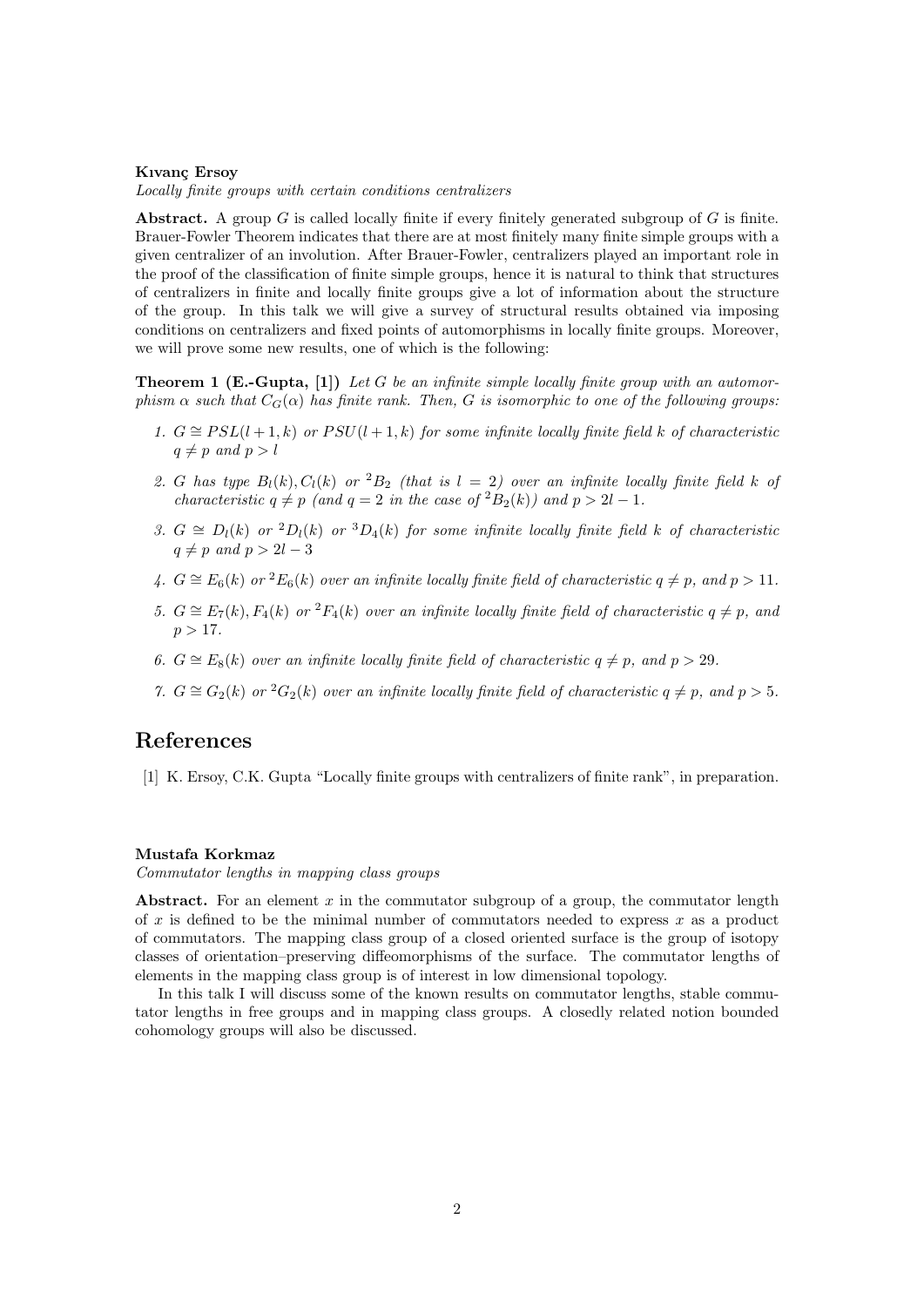#### **Chlo´e Perin**

*Forking in the free group*

**Abstract.** Sela showed that the theory of the non abelian free groups is stable. In a joint work with Sklinos, we give some characterization of the forking independence relation between elements of the free group *F* over a set of parameters *A* in terms of the Grushko and cyclic JSJ decomposition of *F* relative to *A*. The cyclic JSJ decomposition of *F* relative to *A* is a geometric group theory tool that encodes all the splittings of *F* as an amalgamated product (or HNN extension) over cyclic subgroups in which *A* lies in one of the factors.

#### **Bruno Poizat**

#### *The filter of supergenerics*

**Abstract.** The talk will outline an article to be published in the Journal of Algebra. It is about a filter of large sets closed with respect to translation, which is defined in any group and which seems not to have been noticed until now.

A subset of a group is said to be *generic* if a finite number of its translates covers the entire group; it is said to be *supergeneric* if the intersection of any finite family of its translates is generic. The intersection of of two supergeneric sets is still supergeneric.

We will analyze the general elementary properties of supergeneric sets as well as the very particular uniformity properties possessed by *definable* supergeneric sets in a *stable* group.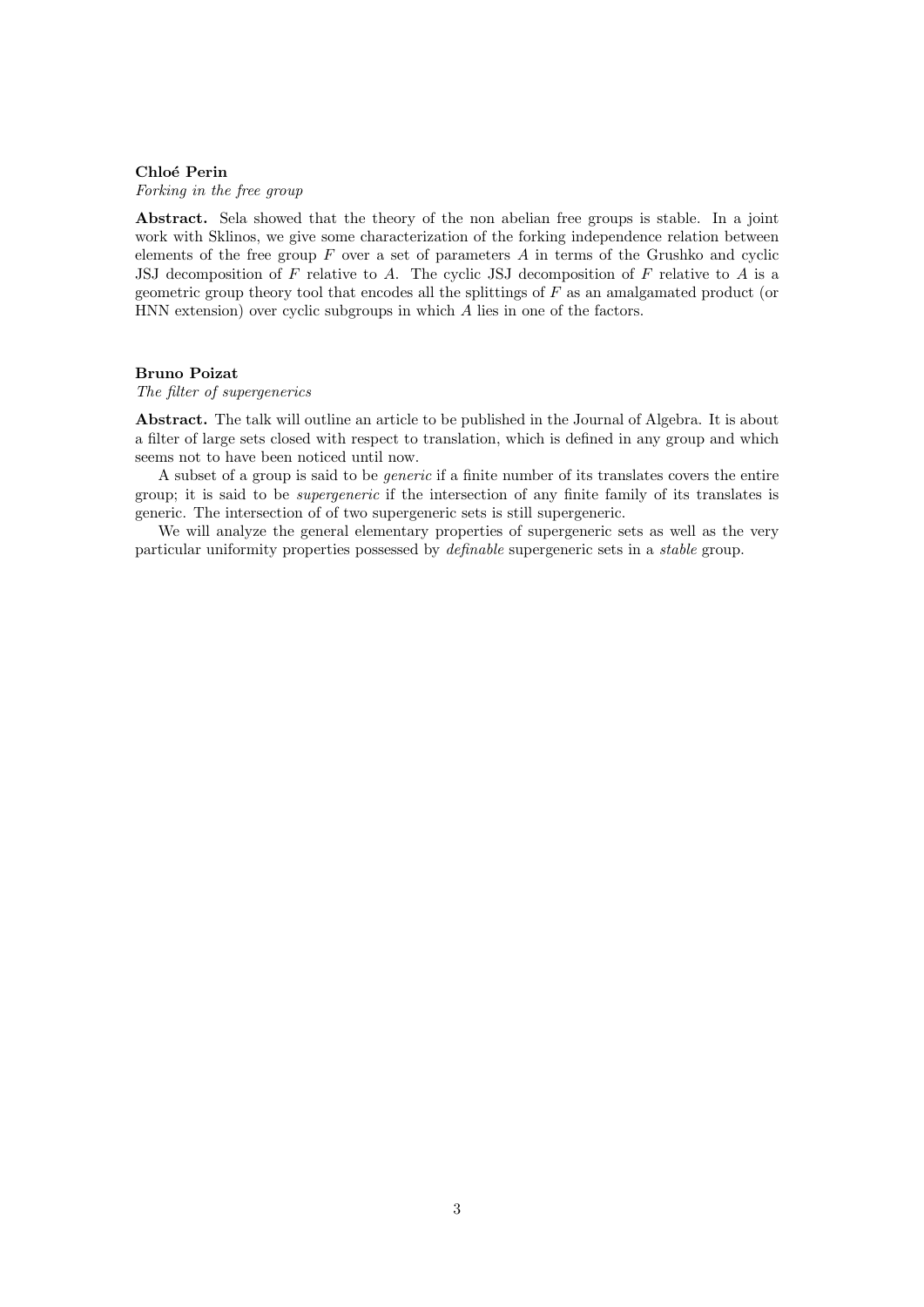### **Tutorials**

#### **Rizos Sklinos**

*Diophantine Geometry over Free Groups*

**Abstract.** This tutorial concerns the first-order theories of non-Abelian free groups. The subject has been given much attention after Sela and Kharlampovich-Myasnikov independently proved that the first-order theory of non-Abelian free groups (i.e. the axioms that live in the intersection of the above mentioned first-order theories) is complete. This answers in the affirmative a long standing question that was posed around 1946 by Tarski:

### **Question 1 (Tarski, 1946)** *Do non-Abelian free groups share the same common first-order theory?*

The main purpose of this tutorial is to analyze the notions and techniques that appear in the first steps of Sela's solution to Tarski's problem. Let us mention that the proof culminates in a series of papers  $[6]$ , $[7]$ , $[9]$ ,  $[8]$ , $[10]$ , $[11]$  and  $[12]$ , that have not been totally absorbed by the mathematical community, despite the fact that they were available since 2001. In brief the proof splits in two parts: first Sela proves that the *∀∃* first-order theories of any two non-Abelian free groups coincide, and then he proves that each first order theory eliminates quantifiers down to boolean combinations of *∀∃* first-order formulas. His methods are purely geometric and a heavy use of the theory of group actions on real trees is made throughout his papers.

Our goal for this tutorial will be to give the ideas around the proof of the following intermediate result to Tarski's problem:

### **Theorem 1** *Let*  $m, n > 2$ *. Then*  $Th_{\forall \exists}(\mathbb{F}_n) = Th_{\forall \exists}(\mathbb{F}_m)$

Note that although this theorem has been first claimed in [5], a complete proof appeared much later (in Sela's work).

The tutorial will be structured as follows: We will first define limit groups using the Bestvina-Paulin method (see  $[1],[4]$ ) and record how one can describe the solution set (in a free group) of a system of equations using them. Limit groups play an important role in all steps of Sela's solution and we will see that one naturally sees them as objects of geometry rather than algebra.

We will then move to the technique of "formal solutions". This technique lies behind the main idea of the proof of Sela (and every other existing proof). The prototypical theorem being:

**Theorem 2 (Merzlyakov [3])** *Let*  $\Sigma(\bar{x}, \bar{y})$  *be a finite set of words in*  $\langle \bar{x}, \bar{y} \rangle$ *. Let*  $\mathbb F$  *be a non abelian free group. Suppose*  $\mathbb{F} \models \forall \bar{x} \exists \bar{y} (\Sigma(\bar{x}, \bar{y}) = 1)$ *. Then there exists a retract*  $r : G_{\Sigma} \rightarrow \langle \bar{x} \rangle$ *,*  $where G_{\Sigma} := \langle \bar{x}, \bar{y} | \Sigma(\bar{x}, \bar{y}) \rangle$ .

We note that Merzlyakov used this theorem in order to prove that the positive first-order theories of non-Abelian free groups coincide. Let us briefly justify the term "formal solutions": the image of  $\bar{y}$  under r of the previous theorem is a tuple of words in  $\bar{x}$ , say  $\bar{w}(\bar{x})$ , and it can be easily checked that  $\mathbb{F} \models \forall \bar{x} \Sigma(\bar{x}, \bar{w}(\bar{x})) = 1$ . Thus, the retraction can be thought of as a formal (uniform) way of assigning to each  $\bar{a}$  in  $\mathbb{F}$ , a  $\bar{b}$  in  $\mathbb{F}$  (i.e. substituting  $\bar{x}$  in  $\bar{w}(\bar{x})$  by  $\bar{a}$ ), that witnesses the truthfulness of Σ.

Geometry suggests some natural generalizations of the above theorem and this will lead us to the definitions of "towers" and "test sequences" on them. Our feeling is that these notions will be central to the understanding of the class of definable sets in non-Abelian free groups and thus we will try to build some intuition around them.

As noted above, Merzlyakov's theorem lies behind the main idea of all existing proofs to the Tarski's problem. Generalizing it to the case where the universal variables are bounded by a system of equations is a hard task and depends on the geometric structure of the system of equations. Unfortunately, the generalization of Merzlyakov's theorem to an arbitrary variety,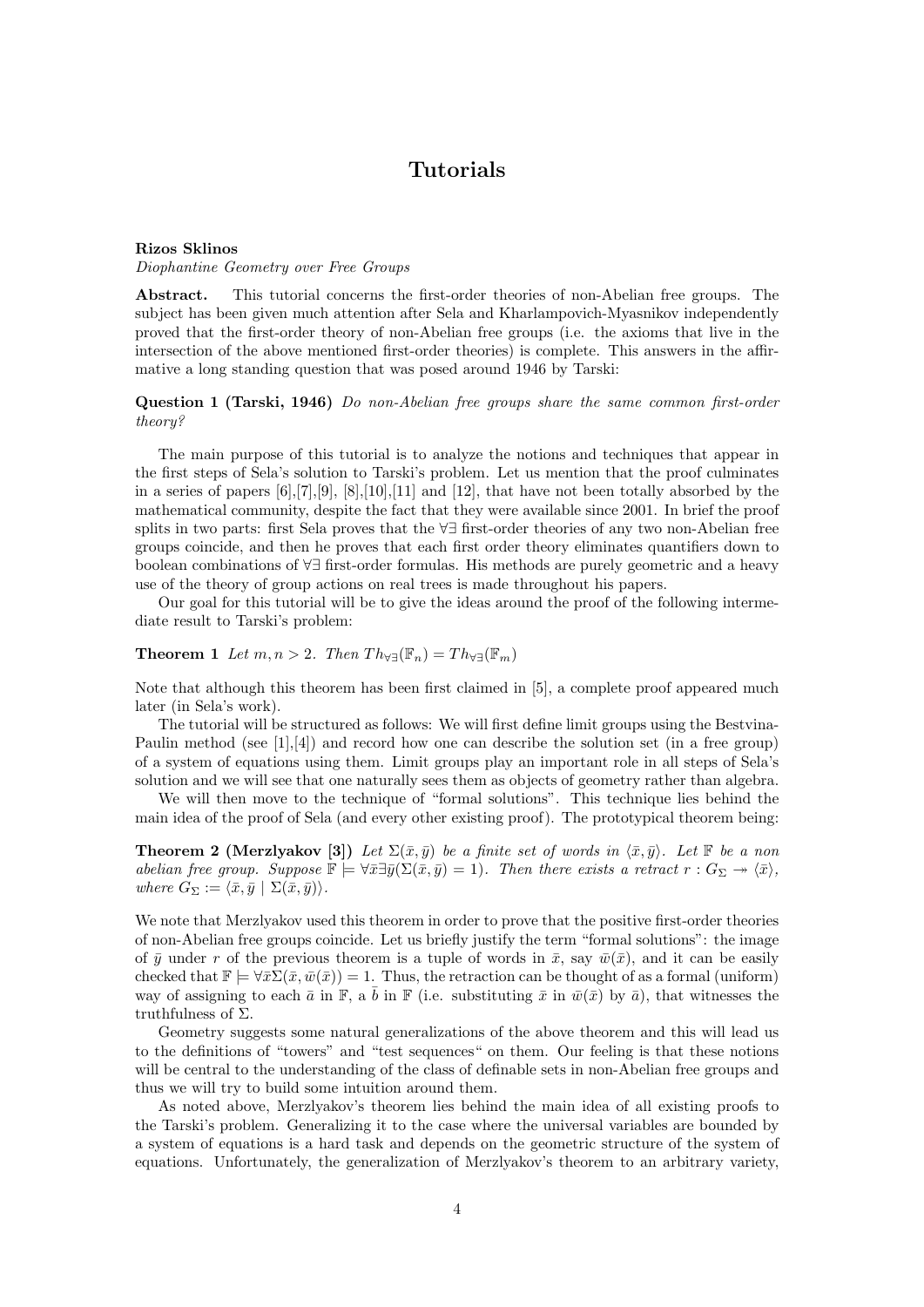that bounds the universal variables, is not possible. We have to restrict ourselves to varieties that their corresponding group has a certain structure. In particular, if a group  $G_R := \langle \bar{x} \mid R(\bar{x}) \rangle$ has the structure of a "tower", then the following statement (up to some tuning) is true:

**Statement 1** Let  $\Sigma(\bar{x}, \bar{y})$  be a finite set of words in  $\langle \bar{x}, \bar{y} \rangle$ . Let  $\mathbb{F}$  be a non abelian free group.  $Suppose \mathbb{F} \models \forall \bar{x} (R(\bar{x}) = 1 \rightarrow \exists \bar{y} (\Sigma(\bar{x}, \bar{y}) = 1)).$  Then there exists a retract  $r : G_{\Sigma} \rightarrow G_R$ , where  $G_{\Sigma} := \langle \bar{x}, \bar{y} \mid \Sigma(\bar{x}, \bar{y}) \rangle$ *.* 

Finally, the addition of inequalities to the sentences above, i.e. sentences of the form  $\forall \bar{x} \exists \bar{y} (\Sigma(\bar{x}, \bar{y}) \land \bar{y})$  $\Psi(\bar{x}, \bar{y}) \neq 1$  require new machinery and ideas in order to be shown that their truthfulness does not depend on a particular non-Abelian free group. This machinery includes the generalization of Merzlyakov's theorem as stated above, but also requires the development of more delicate tools. We will finish this tutorial by giving the extra ideas needed for completing the proof of Theorem 1 .

Our exposition will be based on the following papers of the bibliography below: [6],[7],[8] and [2].

### **References**

- [1] M. Bestvina. Degenerations of the hyperbolic space. *Duke Math. J.*, 56:143–161, 1988.
- [2] M. Bestvina. R-trees in topology, geometry and group theory. In R.J. Daverman and R.B. Sher, editors, *Handbook of geometric topology*. North-Holland, 2001.
- [3] Yu. I. Merzlyakov. Positive formulae on free groups. *Algebra i Logika*, 5:257–266, 1966.
- [4] F. Paulin. Topologie de Gromov équivariante, structures hyperboliques et arbres réels. *Invent. Math.*, 94:53–80, 1988.
- [5] G. Sacerdote. Elementary properties of free groups. *Trans. Amer. Math. Soc.*, 178, 1973.
- [6] Z. Sela. Diophantine geometry over groups I. Makanin-Razborov diagrams. *Publ. Math. Inst. Hautes ´etudes Sci.*, 93:31–105, 2001.
- [7] Z. Sela. Diophantine geometry over groups II. Completions, closures and formal solutions. *Israel J. Math.*, 134:173–254, 2003.
- [8] Z. Sela. Diophantine geometry over groups IV. An iterative procedure for the validation of sentence. *Israel J. Math.*, 143:1–130, 2004.
- [9] Z. Sela. Diophantine geometry over groups III. Rigid and solid solutions. *Israel J. Math.*, 147:1–73, 2005.
- [10] Z. Sela. Diophantine geometry over groups V1. Quantifier elimination I. *Israel J. Math.*, 150:1–197, 2005.
- [11] Z. Sela. Diophantine geometry over groups V2. Quantifier elimination II. *Geom. Funct. Anal.*, 16:537–706, 2006.
- [12] Z. Sela. Diophantine geometry over groups VI: The elementary theory of free groups. *Geom. Funct. Anal.*, 16:707–730, 2006.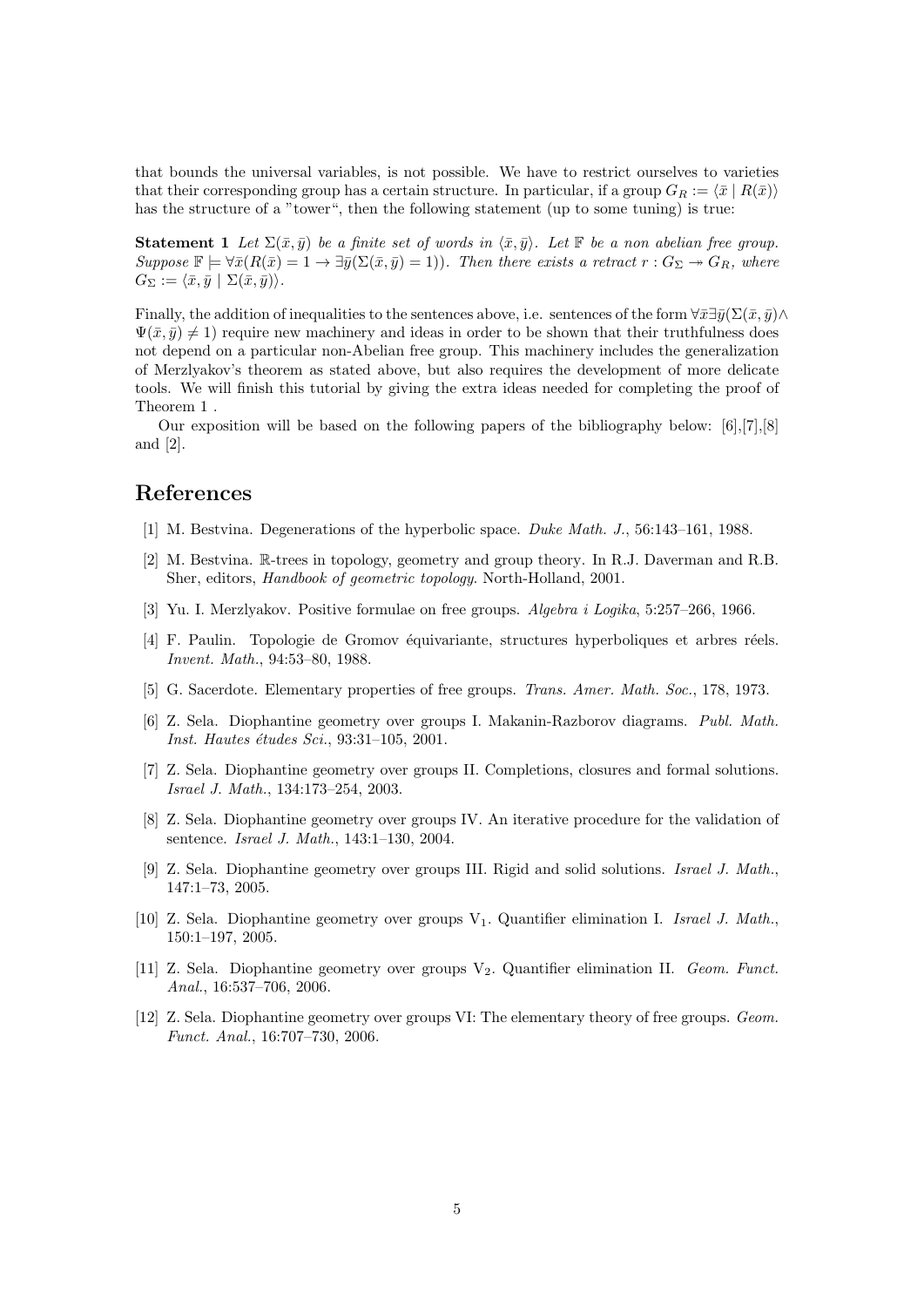### **Frank Wagner**

*Approximate subgroups and model theory*

**Abstract.** A subset *A* of a group (or a local group) *G* is a *K*-approximate subgroup, for some integer *K*, if *A.A* is covered by *K* cosets of *A*. Finite approximate subgroups have recently been classified by Breuillard, Green and Tao, building on earlier work of Hrushovski as well as Goldbrings solution of Hilbert's fifth problem for local groups; they are essentially analogs of arithmetic progressions in a nilpotent group, modulo some actual subgroup. I shall try to give an overview of the proof from a model-theoretic point of view, as well as pose some questions concerning model-theoretic generalisations.

### **References**

- [1] E. Breuillard, B. Green and T. Tao. The structure of approximate groups. *Publ. Math. IHES*, 116:115–221, 2012.
- [2] I. Goldbring. Hilbert's fifth problem for local groups. *Ann. of Math.*, 172:1269–1314, 2010.
- [3] E Hrushovski. Stable group theory and approximate subgroups. *J. Amer. Math. Soc.*, 25:189–243, 2012.
- [4] L. van den Dries. Approximate groups [after Hrushovski, and Breuillard, Green, Tao]. *S´eminaire Bourbaki*, 1077, 2013.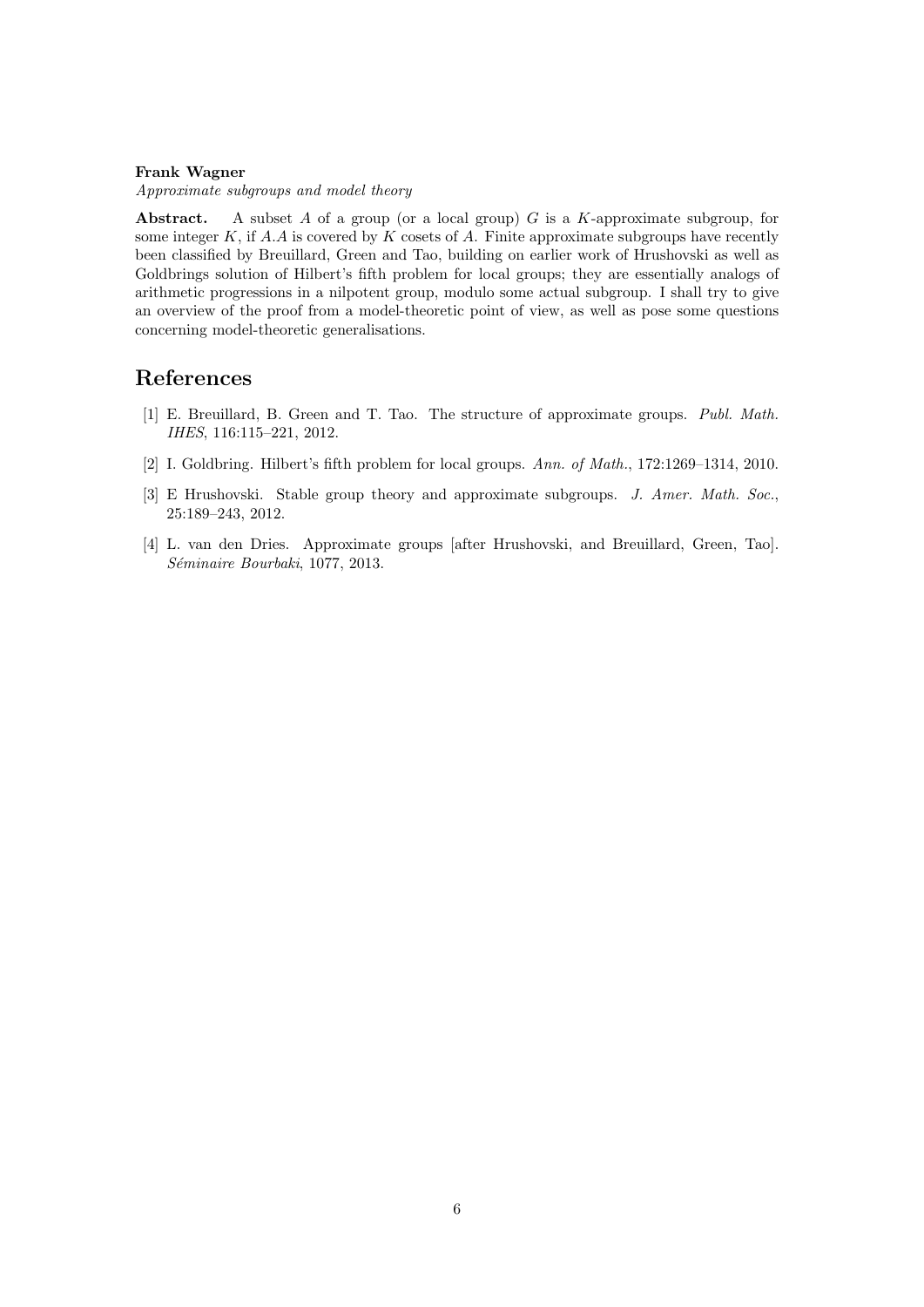### **Contributed Talks**

#### **Ayala Byron**

*Homogeneity in torsion-free hyperbolic groups - a geometric point of view*

Abstract. Why do we like (torsion-free) hyperbolic groups? They are finitely presented, so they come with a *JSJ*-decomposition, which allows us to see all their tower structures. We'll explain these notions and see how those tower structures let us tell which group is homogeneous. This is work in progress with Chloé Perin.

### **Jan Dobrowolski**

*Locally finite profinite rings*

Abstract. The aim of this talk is to present some results from [2].

First, I will discuss some connections between certain conjectures concerning small profinite (in the sense of Newelski) groups and the ones concerning small profinite rings. These connections are among the motivations for our interest in profinite rings.

Next, I will focus on two theorems from [2]. First of them states that the Jacobson radical of a locally finite profinite rings is nil of finite nilexponent. This is a generalization of a result from [1], which gives the same conclusion for small profinite rings. Our second theorem is a complete classification of semisimple locally finite profinite rings. It applies, in particular, to the context of small compact *G*-rings, yielding also a classification of semisimple small compact *G*-rings.

### **References**

- [1] K. KRUPIŃSKI, F. WAGNER, *Small profinite groups and rings*, *Journal of Algebra* (306), 494-506, 2006.
- [2] J. DOBROWOLSKI, K. KRUPIŃSKI, *Locally finite profinite rings*, *Journal of Algebra*, DOI: 10.1016/j.jalgebra.2013.11.020

### **Benjamin Druart**

*Definable subgroups in*  $SL_2(\mathbb{Q}_p)$ 

**Abstract.** A Cartan subgroup of an abstract group *G* is a maximal nilpotent subgroup *H* such that every normal subgroup of finite index in *H* has finite index in its normalizer in *G*. This is a notion rooted in the theory of algebraic groups. In this talk, we will describe all Cartan subgroup in  $SL_2(\mathbb{Q}_n)$  and we wil make connections with notion of genericity. This description allows us to discuss some algebraic and model theoretic properties of definable subgroups in  $SL_2(\mathbb{Q}_p)$ .